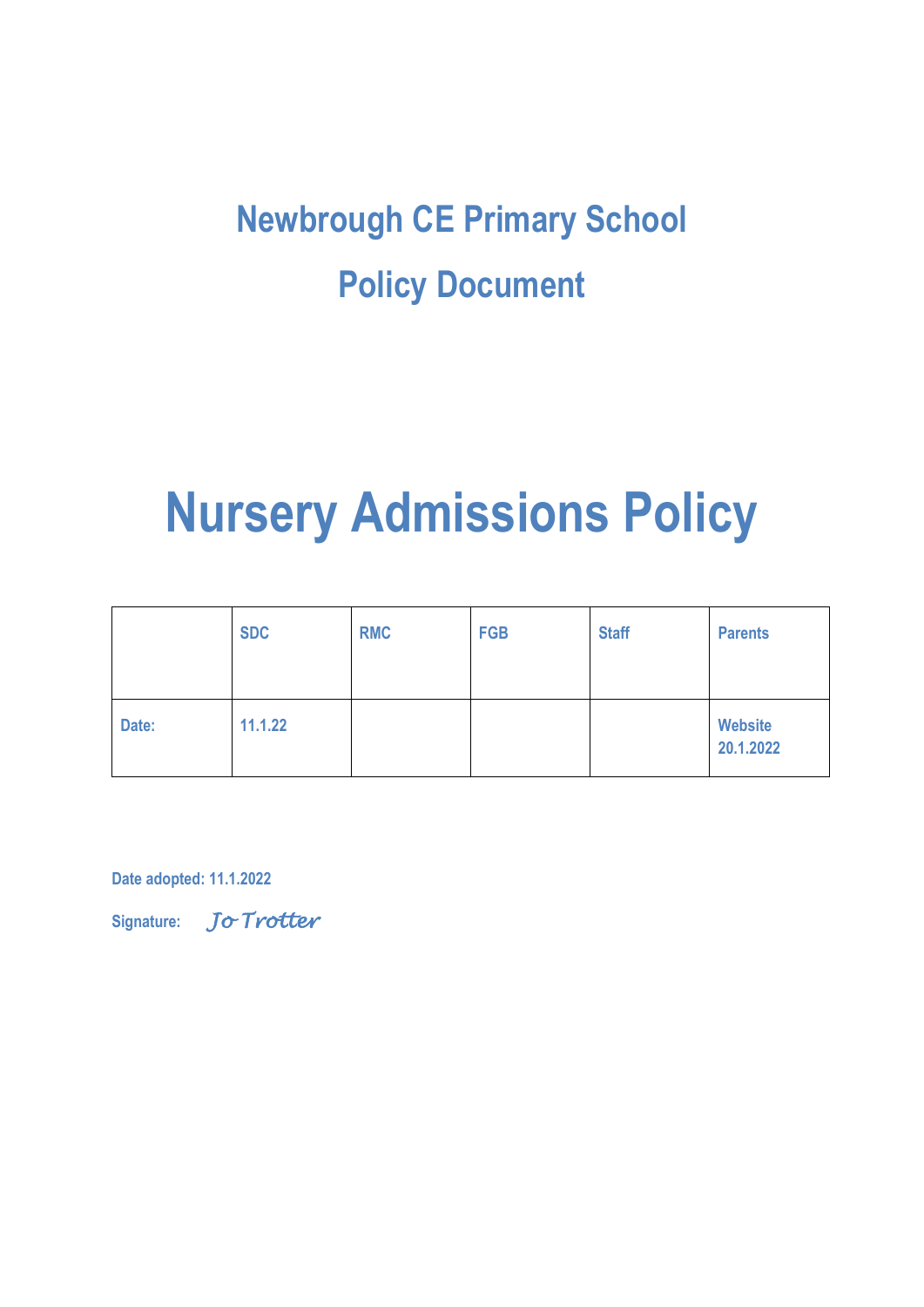### **Newbrough Church of England Primary School Nursery Admissions Policy**

#### **'Be courageous; be strong; do everything in love'**

(Corinthians 16 v:13-14 )

These words define who we are as a Church school. They guide us as individuals, and as a team, and

help support us in developing and implementing our policies.

We want to be an inspirational school that delivers excellence in learning by being creative, inclusive, grounded in Christian values and preparing children for life's challenges.

We welcome applications from all members of the community without reference to ability or aptitude, and irrespective of whether they are of the Christian faith, another faith or no faith, but we expect parents to respect the Christian ethos of our school.

Introduction:

The Governing Body is the Admissions Authority for Newbrough Church of England Primary School, with responsibility for decision making and application of the policy.

The Governing Body intends to admit up to 15 pupils in each Nursery Year.

Parents may apply for a place for their child for the term after their 3<sup>rd</sup> birthday.

Children whose 3rd birthday falls between 1st September and up to and including 31st December may start in the following spring term;

children whose 3rd birthday falls between 1st January and up to and including 31st March may start in the following summer term and

children whose 3rd birthday falls between 1st April and up to and including 31st August may start in the following autumn term.

We welcome applications for Nursery places at any point during the school year. Applications should be made directly to the school.

During their first term, all children will be asked to attend morning only sessions up to a maximum of 5 mornings.

This is in recognition of how tiring young children find attendance in nursery when they first start.

Following this, parents may request a morning or a full day place, however this is not guaranteed. Full days are not available to Nursery children on Mondays or Fridays.

Places offered are term-time only over 38 weeks.